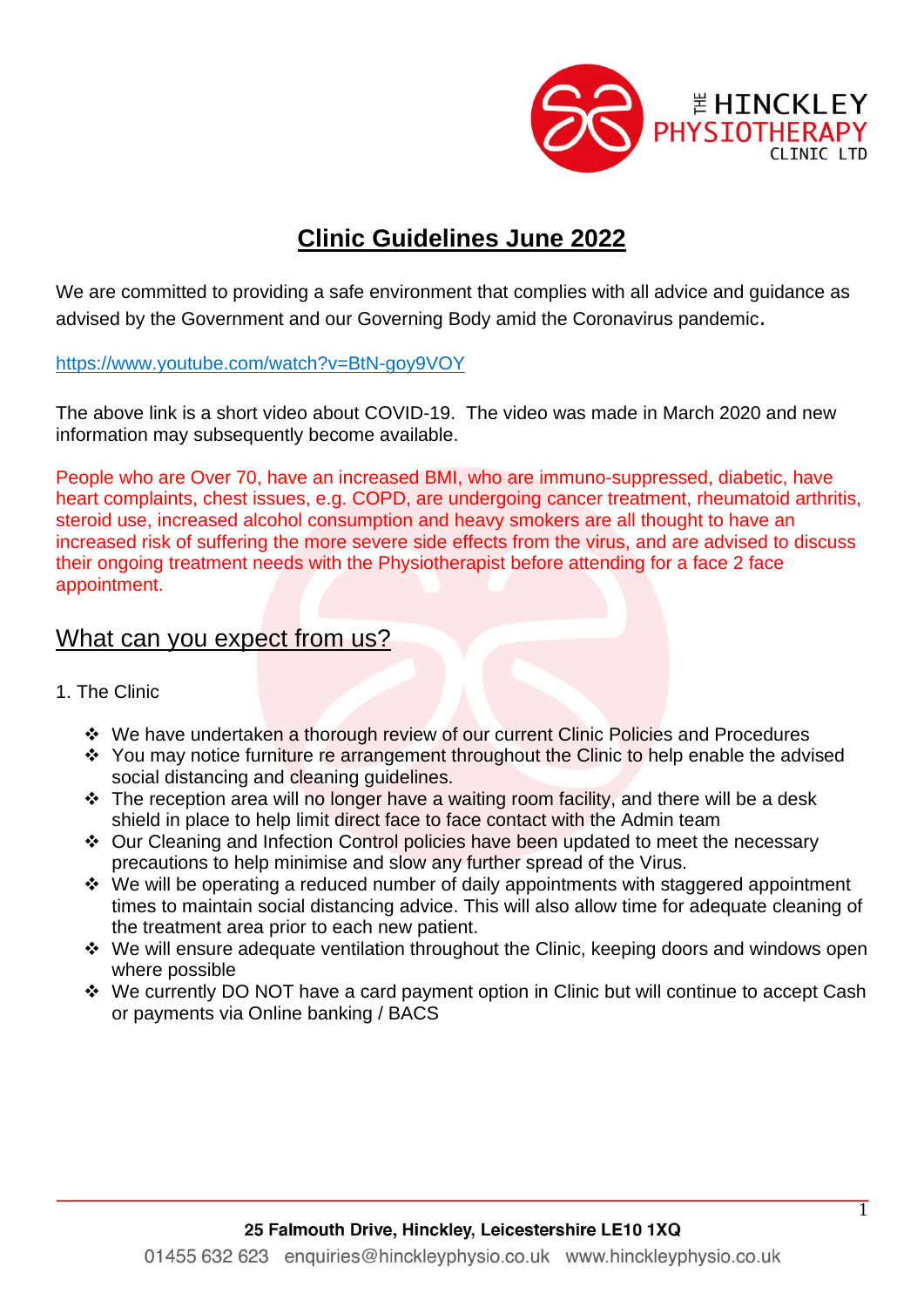

## 2. Our Team

- ❖ We have conducted in-house training to ensure all our Team members (Physio and Admin) can continue to adhere to our excellent patient care standards in a safe, hygienic and professional manner
- ❖ The Admin team understand the need to uphold safe standards of hygiene before, during and after their arrival in Clinic
- ❖ The Team will be wearing appropriate PPE as deemed necessary via their job roles.
- 3. Our Assessments and Treatments
	- ❖ All assessments and treatments will only be carried out by a Chartered Physiotherapist, who is registered with the Health Professions Council.
	- ❖ Your Physiotherapist may be wearing disposable PPE during your session, but this will be risk assessed on an individual patient basis. This will be changed in between each patient. They will continue to maintain hand hygiene as usual.
	- ❖ The nature of some of our treatments, mean that on occasion it is not possible to maintain the advised 2m distancing.
	- ❖ If you are an existing patient, your treatment techniques may be subject to change, depending on best practice advice.

## **What would we like to see from you, our patients?**

- ❖ *You are not legally required to self-isolate if you test positive for COVID-19. Stay at home if you can and avoid contact with other people.*
- ❖ *You do not have to take daily tests or be legally required to self-isolate following contact with someone who has tested positive for COVID-19.*
- ❖ However, due to the vulnerable conditions and age of some of the patients we treat here, **we kindly request that if you have recently tested positive for Covid, or are showing any symptoms, we would prefer that you have had 2 consecutive days negative LFT's before attending your appointment.**
- ❖ Please arrive at the allocated time for your appointment. We are unable to provide a waiting room and drinks service at this time, in an attempt to limit possible infection and adhere to social distancing guidelines. We will also need to clean the treatment room prior to every patient's attendance.
- ❖ We recommend that if you arrive early, to please wait in your car. At the time of your scheduled appointment please ring the door bell and you will be admitted to the Clinic by a member of staff.
- ❖ As of June 1st, Healthcare settings are no longer legally required to wear face coverings in instances where blood or bodily fluids pose a low risk, however, should you wish to continue with a face covering, please let your therapist know your preference.